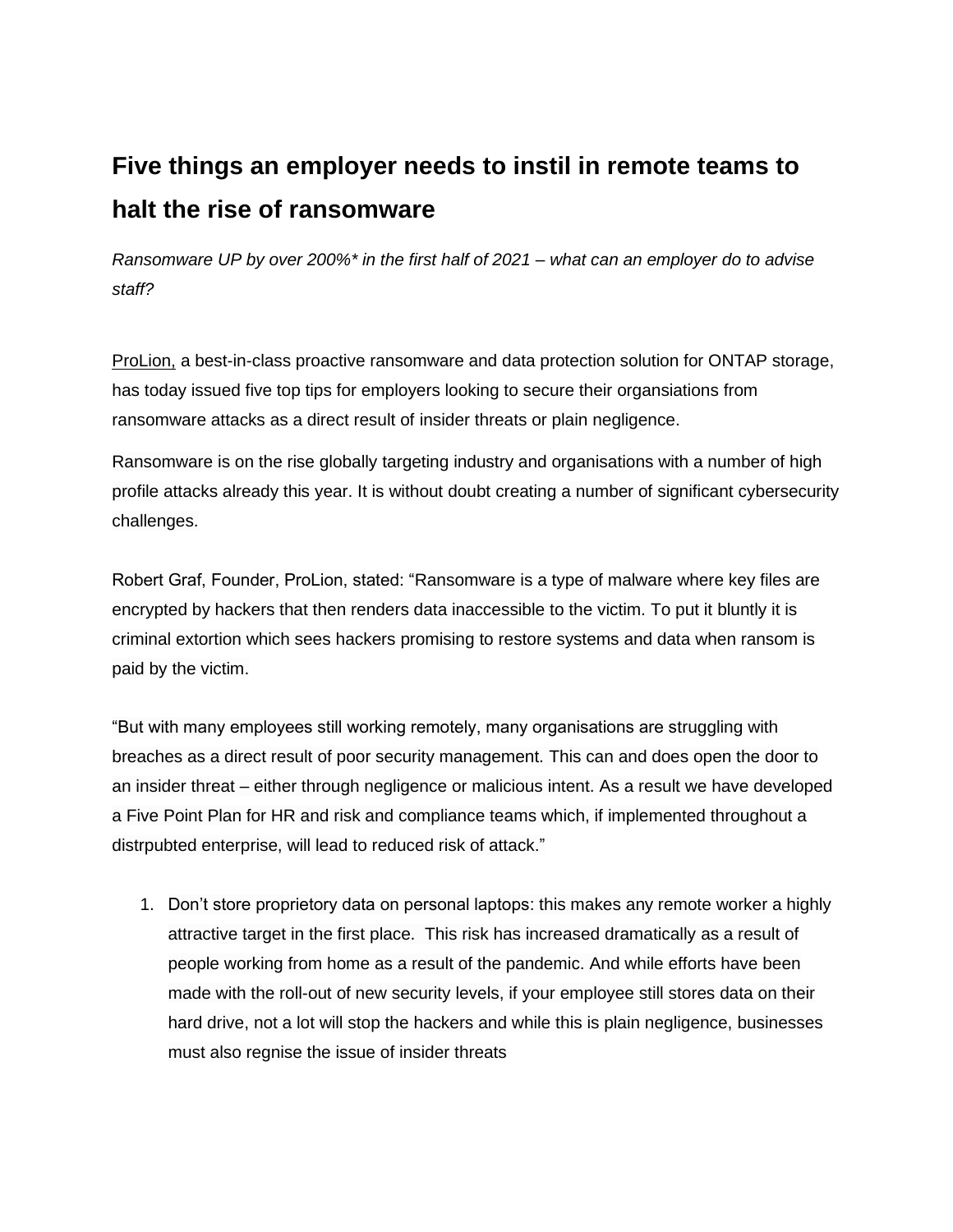- 2. Be sensible with your digital profiles: employers must begin to take a stronger line on employees who continually post where they work and what they do. Guidance needs to be issued to all employees on what can and cannot be posted on social media in relation to their jobs. No-one is suggesting pulling off social media platforms altogether, just being more circumspect on what information is posted.
- 3. A word about passwords: It goes without saying that a password must be a tough as possible and not the same one across all employee accounts. It should also be stressed to employees that when they are prompted for a change in a password, they do just that – change it and not just reuse the old one.
- 4. Browsing: there are plenty of security tools out there that block access to certain sites if you are working on a company laptop. But if an employee is using their own you may have less control. The message for employers and emplyees alike is to get educated on the very real possibility that you could end up with a malware infection as a direct result of visiting a dodgy site.
- 5. Don't engage in online conversations with people you do not know: we all know the risks associated with catfishing. Your personal data or your employers data is a highly attractive target for many.

Graf concluded: "Today's distributed business and IT environment, whn seen in conjunction with the inter-connectivity of digital commerce, means an expanded attack surface for bad faith actors. Like the bank robbers of old, cybercriminals go where the money is accessible, and the easier it is the easier for them to reap benefits from extortion.

"It only takes one click by an employee to infect an entire network, spreading from a local computer to Network Attached Storage. That is where our solution sits, detecting and blocking attacks aiming to access propriatory data.

"For the distributed organisation the challenge is to protect and defend the enterprise across a far greater estate. Now is the time for business leaders, risk and compliance experts, IT departments and HR to work in tandem to reduce that exposure and call time on the hackers."